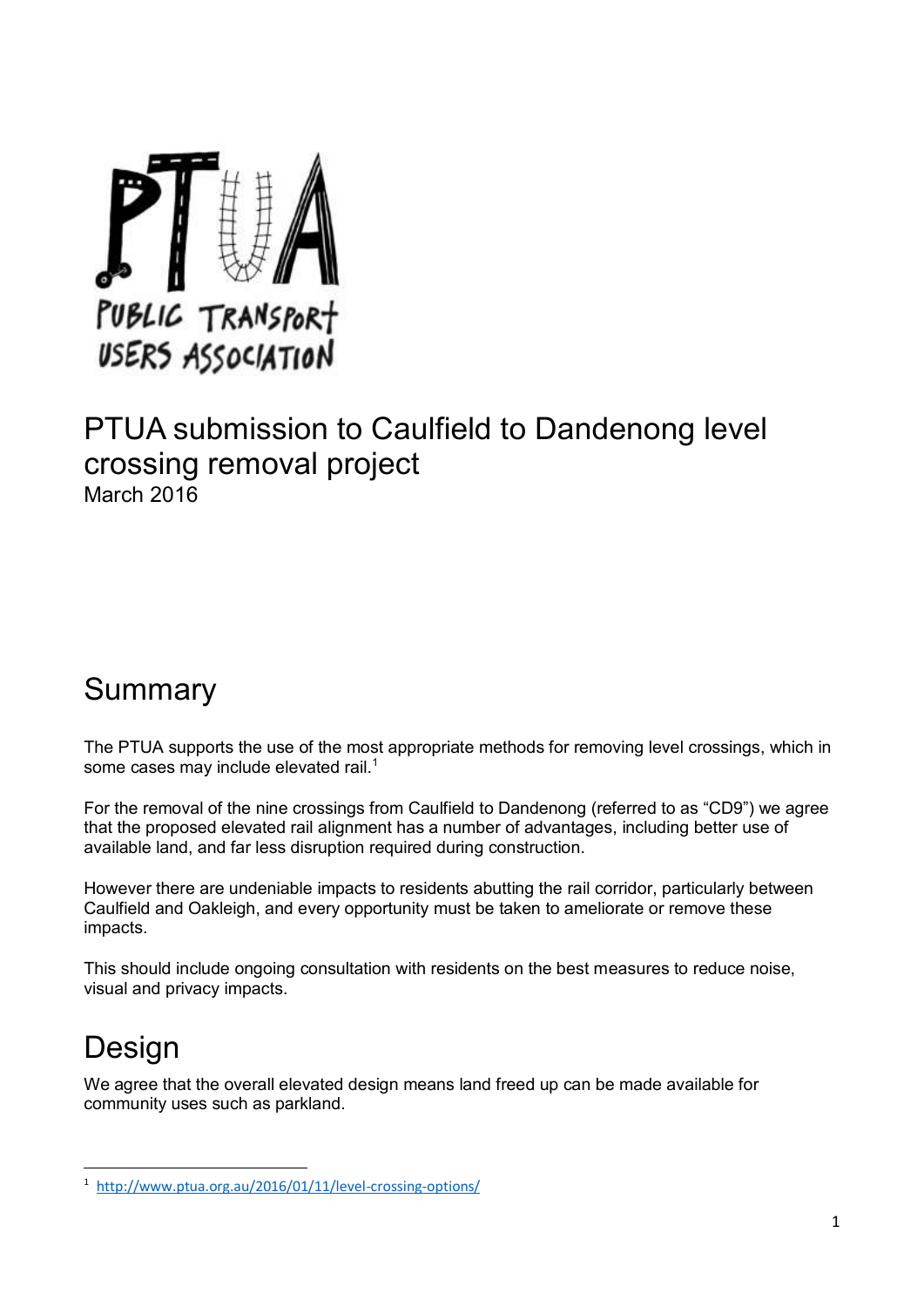Measures must be put in place to ensure vegetation can develop, that lighting is appropriate for users such as pedestrians and cyclists, and that graffiti is minimised.

More broadly, Crime Prevention Through Environmental Design (CPTED) principles should be applied to ensure passive surveillance and favourable amenity for all users of these spaces.

Agreement must be sought with relevant authorities as to the maintenance of this land, to ensure that these spaces remain clean and well looked after.

## **Stations**

We are generally pleased with the overall design of the new stations at Carnegie, Murrumbeena, Hughesdale, Clayton and Noble Park.

Some areas that for improvement or clarification would include:

### Premium status

As we understand it, there is currently no change planned to the Premium or Host status of the stations to be rebuilt, with Carnegie and Murrumbeena to remain Host stations, Clayton and Noble Park to remain Premium, and Hughesdale to be neither.

Given anticipated population growth between Carnegie and Hughesdale, particularly as a result of the residential growth zones, as well as the Cranbourne-Pakenham line capacity upgrades which will improve rail services, it is expected that patronage will grow strongly in coming years.

Therefore the PTUA is calling for Carnegie, Murrumbeena and Hughesdale to all be upgraded to Premium status, with station rebuilds to include all necessary infrastructure to support a full time staff presence.

### Platform design

We agree that in general, island platforms are desirable to assist with safety via passive surveillance, space efficiency in catering for peak capacity, and ensuring station facilities are easily available for passengers travelling in both directions.

While the structural 'wrap enclosure' might only partially enclose a station, the platform itself must be roofed for its entire length, to provide protection against Melbourne's rainy and sunny extremes. This roofing should be wide enough to offer protection from sun and rain coming from angles other than vertical. Provision of effective shelter the full length of the platform will help to ensure more efficient loading and unloading of trains rather than crowding around sheltered train doorways.

We suggest that each new station be differentiated using a theme colour, pattern and style that is relevant to the local area. In a similar way to the varying styles used in the City Loop, this helps people to associate the station to the location, and differentiates between a series of otherwise very similar new stations.

#### Platform access

We understand that stairs and lifts are to be installed as a minimum.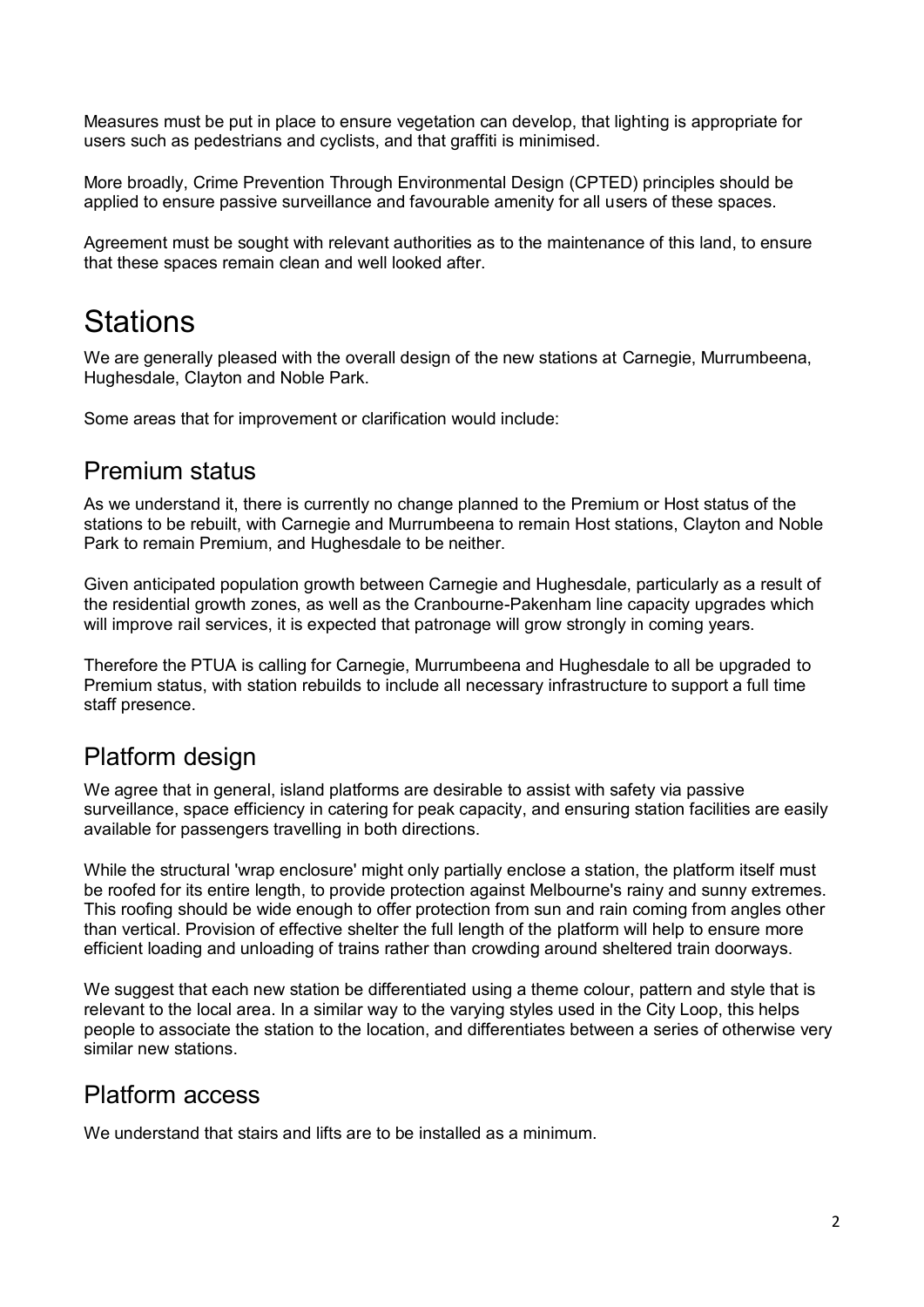Given the expectation of a substantial rise from street level to the platforms, and limited speed and capacity of lifts, as well as strong patronage, we would urge that escalators be provided at all stations.

Should some stations remain unstaffed, remote monitoring via CCTV and/or emergency stop buttons could be used to assist with safety. While there may be a reluctance to place escalators at unstaffed stations, we note that in many existing Melbourne railway stations, escalators are already monitored remotely from elsewhere in the station complex - it is not necessarily essential for staff to be physically present by the escalators.

Further to comments under 'Design' above, application of CPTED principles would ensure passive surveillance of such facilities.

#### Pedestrian access

Overall, walking and cycling tracks must provide the most direct path to get to stations - avoid unnecessary corners, doglegs, backtracks and diversions. This includes careful placement of road crossings to maintain the most direct paths to get to stations.

Ideally pedestrian access to/from station platforms would be provided to both sides of the main road. If this is not possible initially, provide for the possibility in the future by building station platforms so that they span over the roads right from the beginning.

Particularly if this cannot be achieved, adequate crossing facilities must be provided to enable pedestrians to quickly and safely cross roads. Zebra crossings should be used on all roads which are not flagged as preferred traffic routes under the Vicroads SmartRoads scheme. Where zebra crossings are not provided, traffic lights must be programmed to ensure waits for pedestrians are minimised at all times, with response times within 10 seconds.

Pedestrian crossing signals *at intersections* should also default to green even where the crossing request button has not be pressed. This is to minimise unnecessary waits through another cycle for pedestrians that reach the crossing after the relevant phase has commenced.

Crossings must be appropriately located for access to bus stops - see below.

Given the expectation of stairs, lifts and escalators at each station, these should be designed in such a way as to offer access in a variety of directions in/out of the station, for instance escalators could run direct towards the main road and bus stops, while steps could be provided in the opposite direction for the benefit of local residents and park and ride commuters.

#### Bicycle access

To encourage bike and train commuting, Parkiteer cages should be provided at all the rebuilt stations, with provision for additional cages to be installed as demand grows.

We applaud the plan for a continuous bicycle/pedestrian shared path from Dandenong to Caulfield to be included in this project, but would note that the utmost care must be taken to ensure the safety and efficiency of cycling through station precincts - cyclists whether going to the station or beyond it should have direct and adequately separated paths from motor traffic, and busy pedestrian areas. Cyclists should not have to dismount to get past a station precinct safely.

Adequate crossing facilities must be provided for cyclists (and pedestrians) to cross roads (see above).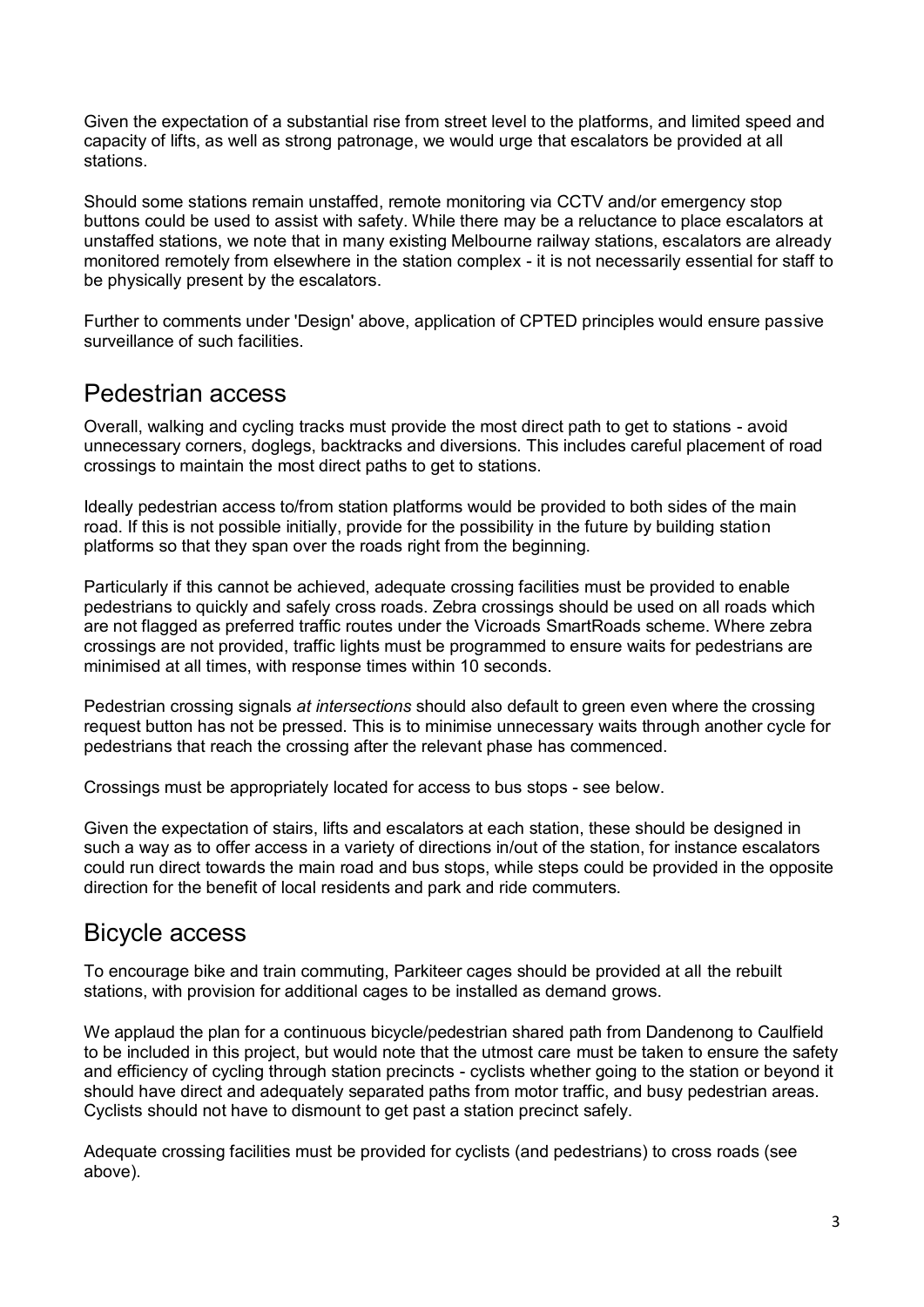Given the anticipated use of paths for long-distance bicycle commuting, along the rail corridor, we recommend the use of separated paths for walking and cycling, in adherence with current best practice for minimising conflict and maximising safety.

#### Paths up and over roads

The ideal linear trail is continuous, and not interrupted by road crossings. We urge the LXRA to be innovative, and if possible include ramps and bridges to carry the linear trails up and over station precincts and cross roads.

It is possible to construct lightweight pedestrian and cycling paths that attach alongside viaducts, above the piers and below the decks - allowing them to pass over roads but remain under the rail deck.

There are two examples in Perth, WA: the Graham Farmer Freeway Bridge and the Armadale Rail Bridge across the Swan River between East Perth and the Burswood Peninsula. These bridges accommodate bike and walking paths in the space above the bridge piers, and below the road/rail decks.

Sample Images:

[http://expressway.paulrands.com/gallery/roads/wa/numbered/stateroutes/sr8/eastbound/images/05](http://expressway.paulrands.com/gallery/roads/wa/numbered/stateroutes/sr8/eastbound/images/05%20-%20Bike%20path%20under%20Winden%20Bridge.JPG) [%20-%20Bike%20path%20under%20Winden%20Bridge.JPG](http://expressway.paulrands.com/gallery/roads/wa/numbered/stateroutes/sr8/eastbound/images/05%20-%20Bike%20path%20under%20Winden%20Bridge.JPG) <https://au.news.yahoo.com/thewest/wa/a/26658064/perth-a-city-of-bikes/>

#### Bus/train interchange

At Carnegie, Murrumbeena and Hughesdale, it appears it will be convenient for passengers interchanging with southbound buses, with stops adjacent to the station entrance. However changing to/from northbound buses appears to require navigating pedestrian crossings and locating bus stops which have not been optimally placed.

If station exits cannot be provided on both sides of the road, we recommend ensuring the placement of pedestrian crossings and bus stops is carefully planned so that buses in both directions stop within easy reach of station entrances, and so that pedestrians are not tempted to cross roads unsafely.

At Clayton we understand northbound buses will turn off Clayton Road and stop along an access road close to the station entrance. This makes sense particularly for the routes that terminate at the station. It is critical that bus priority be used to ensure that buses are not delayed making this manoeuvre: including traffic light priority measures to prevent any delays for buses turning back onto Clayton Road.

### Car parking

While the PTUA recognises that many train passengers value parking at stations, we do not believe that large amounts of parking is an efficient use of space in a suburban setting, particularly in the context of the suburban activity centres that have developed, and will continue to develop, around the stations included in this project.

Issues with large amounts of car parking in station precincts include: